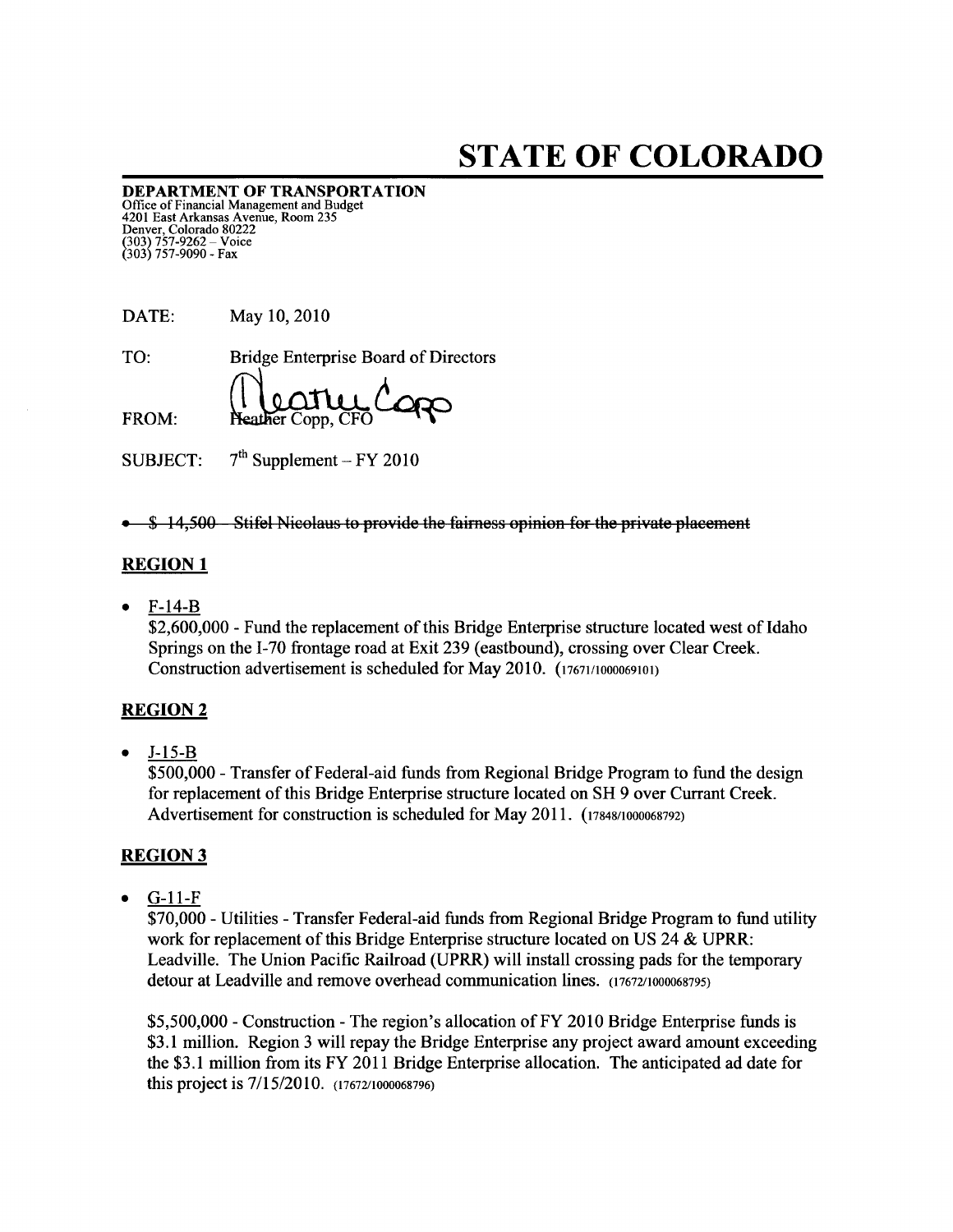# Resolution No. BE - 28

"BE IT RESOLVED, That the Seventh Supplement to the Fiscal Year 2009-2010 Budget is approved by the Bridge Enterprise Board."